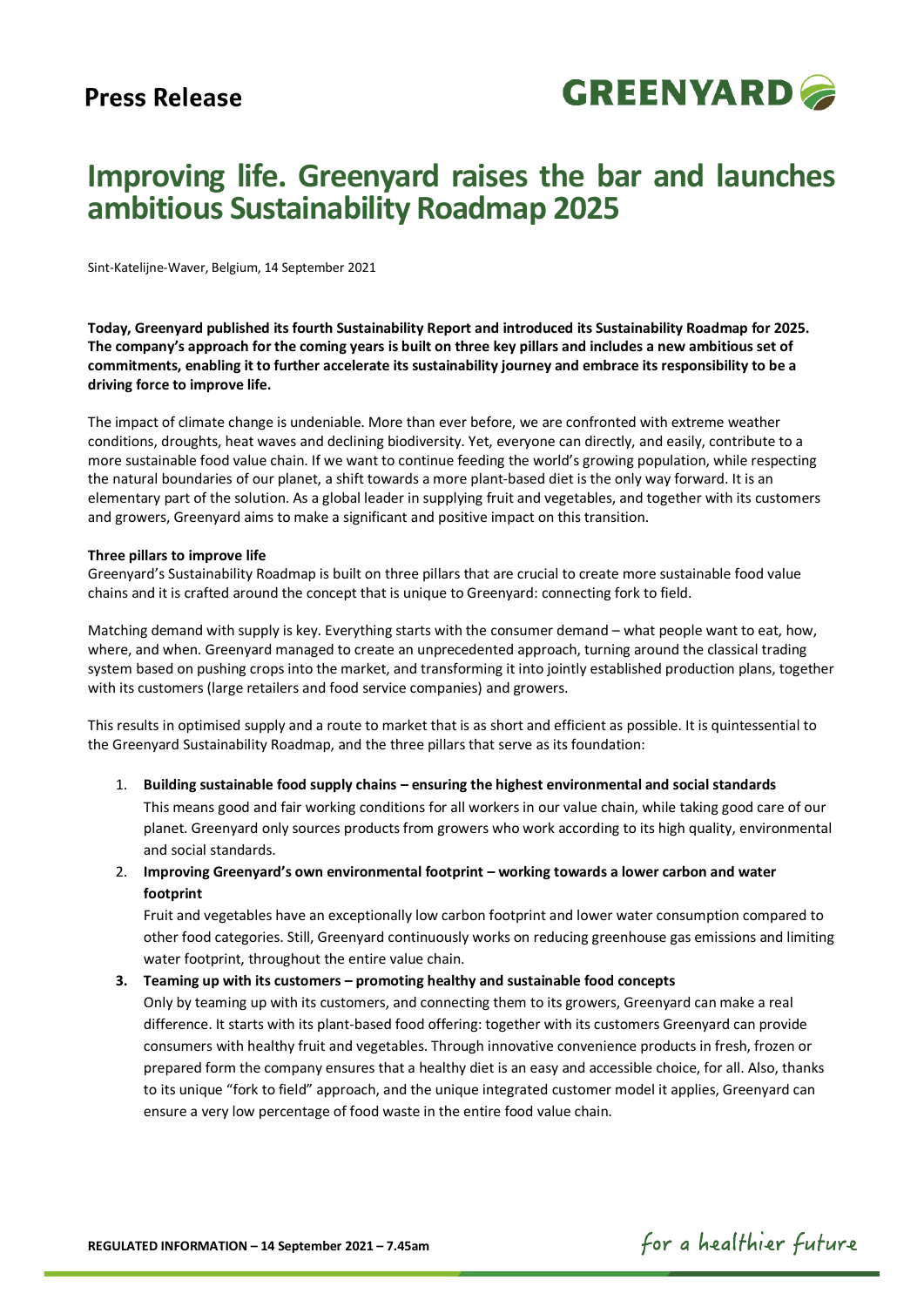Each of these pillars is translated into tangible targets, based on the commitments Greenyard has already been working on, and raises the bar with higher goals:

#### 1. **Climate change**

- a. A 50% reduction of its CO<sub>2</sub> emissions (scope 1 and 2) by 2025 compared to 2019 and develop a net zero strategy by 2050 in line with Science based Targets initiative.
- b. Inform and motivate 75% of its supplier base (scope 3) to implement a Science Based Targets approach on climate change in line with Science Based Targets.

## 2. **Minimise food waste**

- a. Reduce any avoidable food waste in Greenyard's own production by 25% by 2025 (and 50% by 2030).
- b. Valorise all residual streams and by-product flows of Greenyard's own food production by 2025.

## 3. **Lower the water footprint of fruits and vegetables**

- a. Assess the water risks of all growers by 2025.
- b. Set up projects to optimise water usage in Greenyard's own operations and reduce primary waterintensity by an extra 10% by 2025.

## 4. **Minimise the environmental footprint of its packaging**

- a. Realise 100% recyclable packaging by 2025 and match packaging with recycle schemes in key markets to ensure actual recycling.
- b. Reduce the amount of packaging used and optimise packaging footprint without reducing shelf life (target to be defined).

## **5. Ensure responsible and sustainable sourcing**

a. 100% of Greenyard's grower base in high and medium risk origins certified by 2025.

Greenyard's ambitious Sustainability Roadmap 2025 goes beyond positively impacting our planet. Better forecasting, limiting waste throughout the food value chain and reducing energy automatically translates into a more efficient cost structure. These are concrete opportunities. Thanks to Greenyard's integrated business model, increased digitalisation, and joint efforts, the company has the capability to further maximise these synergies. Needless to say: ecology can go hand in hand with economy.

#### **Nature as the sole source for a healthier future**

Everything Greenyard does, starts with nature. The company, and the entire industry, depends on what nature can provide. Climate change in combination with the loss of biodiversity has become impossible to ignore. It is a very serious issue for the industry as it is confronted with falling yields, field losses due to water scarcity, seasonal droughts, late spring frosts, heavy rainfall, and a loss of biodiversity. Sustainable business is not an option, it is essential for life on earth. Greenyard needs strong collaboration throughout the entire food value chain if they want to make a real change for the better. Transition towards fully sustainable industries, in line with planetary boundaries will not happen overnight. It will require time and investments. It calls for a strong commitment from all stakeholders in the food value chain, including the end consumer: their choice for healthy and sustainable options is equally important as it is part of the global solution. It is simply a path Greenyard cannot take alone.

**Hein Deprez, co-CEO Greenyard:** *"Today, there is an increased awareness of healthier lifestyles and a growing attention for sustainability as an integral part of the health equation. For Greenyard, this has been part of our DNA since we started. We are right in the centre of this reality. Our unique position in the food value chain brings opportunities. It allows us to leverage on the business we have built over the past decades: we deliver plant-based products to consumers, based on their needs, and driven by health and sustainability. It also comes with a major responsibility. We want to be a catalyst for change towards ever more sustainable food value chains. We embrace both, we raise the bar, and we are confident we will meet our ambitious sustainability targets and deliver on our promise to improve life: for people and for nature."*